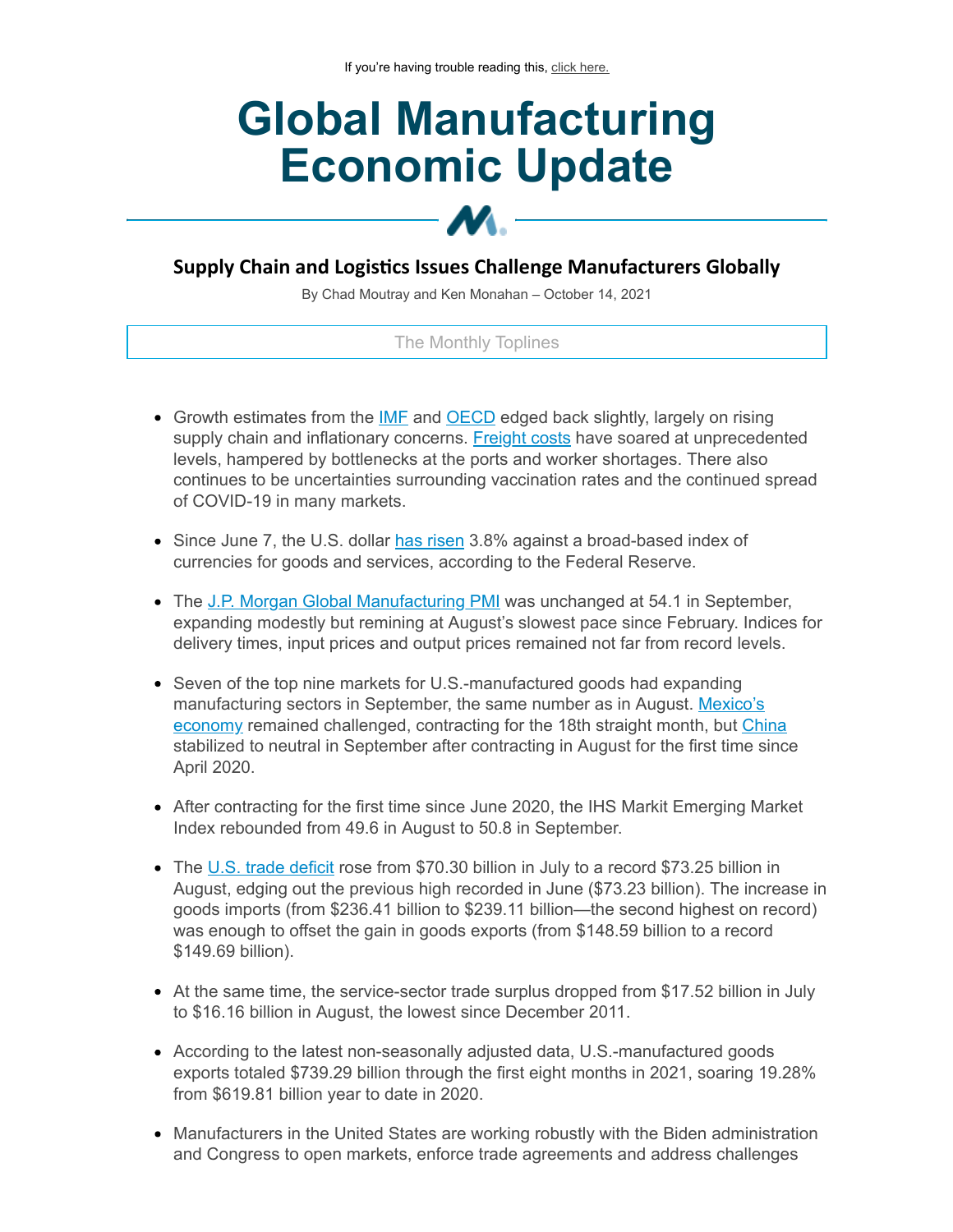overseas and ensure trade certainty and competitiveness, taking actions that include the following:

- Calling on senior Biden administration officials to implement its China strategy and provide more opportunities for manufacturers to seek targeted tariff relief;
- Urging U.S. leadership in the global COVID-19 fight through effective trade initiatives, not through a waiver of World Trade Organization Trade-Related Aspects of Intellectual Property Rights;
- o Sharing manufacturing priorities in advance of the inaugural U.S.–EU Trade and Technology Council meeting in Pittsburgh, Pennsylvania;
- Urging the Biden administration to work with allies on digital trade rules in the Asia-Pacific;
- Encouraging the Senate to consider and confirm Export-Import Bank board of directors nominees; and
- Continuing to lead industry advocacy in support of expeditious congressional passage of a comprehensive Miscellaneous Tariff Bill.



# Cass Freight Index: Expenditures, 2015-2021

(January 1990=1.0)

**Worldwide Manufacturing Activity:** The J.P. Morgan Global [Manufacturing](https://click.email.nam.org/?qs=bcdf478ca9f190b150d4dab87f3c63846bd5ae35737208037db241341cd99d99cdf0431ff45eded66f03bd57217dc6cd2c8d1b1fe941325d) PMI was unchanged at 54.1 in September, expanding modestly but remaining at August's slowest pace since February. New orders from 53.6 to 53.9), output (up from 51.8 to 52.0) and future output (from 64.1 to 64.2) improved slightly for the month, with export growth flat (unchanged at 51.0). Hiring (down from 52.0 to 51.4) rose at the weakest rate since January. Overall, the data continue to reflect supply chain challenges. The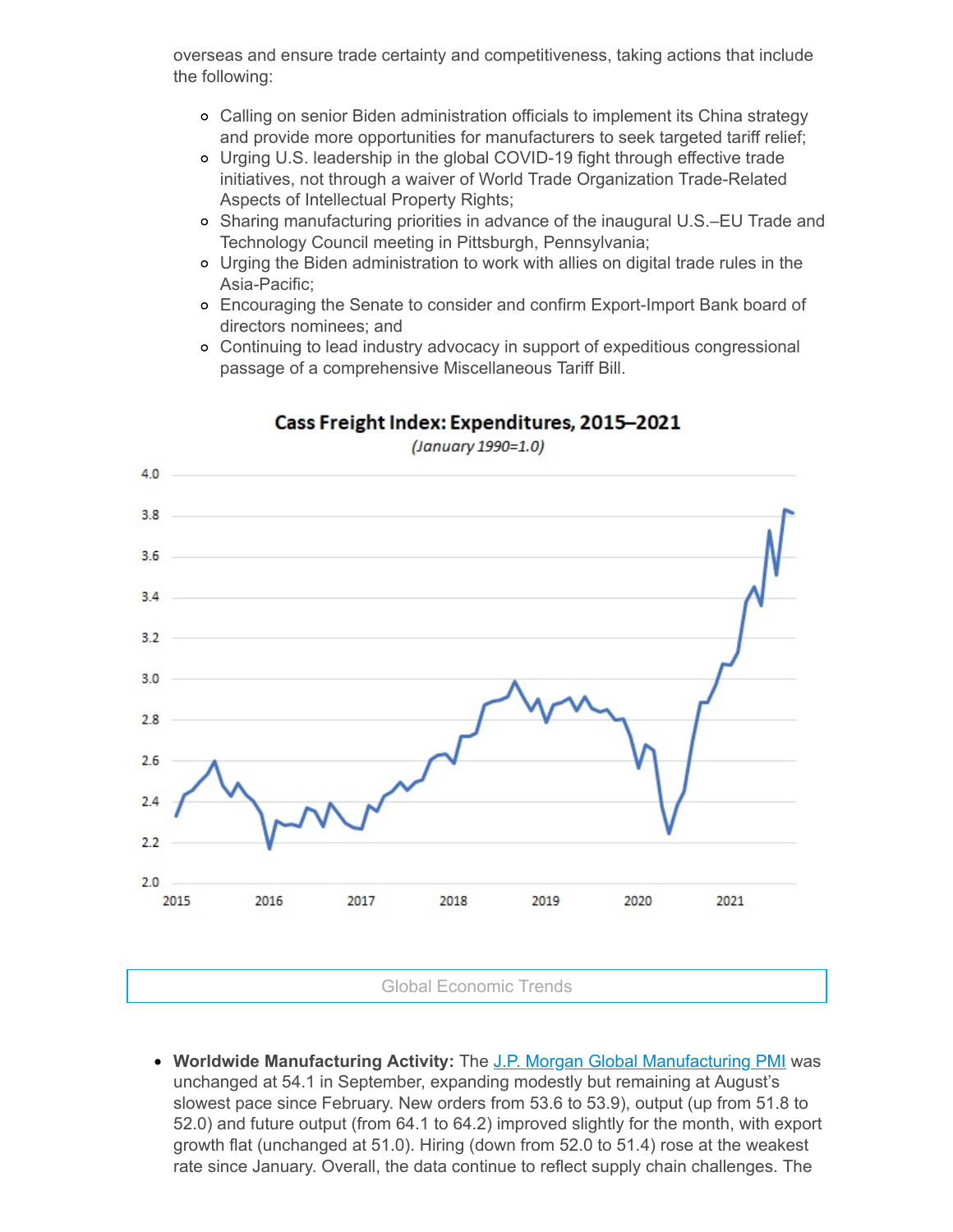index for delivery times (up from 36.1 to 36.5) remains near record levels (June's 35.9 reading). Similarly, the index for input prices (up from 70.3 to 71.2) was not far from May's pace (71.7), which was the fastest pace since March 2011. Output prices (up from 60.1 to 60.9) remained highly elevated, despite pulling back from May's record high (62.6).

- **Economic Outlook:**
	- OECD [\(September](https://click.email.nam.org/?qs=bcdf478ca9f190b12bfbc56f9235abd25c2b52eecdccdd0f4983ea44f2b5b0d213e0fff177ffbf360dc82c8088bc6872ec2b903ba6706879) 2021): The Organisation for Economic Co-operation and Development expects global growth will rise by 5.7% in 2021, off slightly from the 5.8% estimate made in May, with 4.5% growth in 2022. It notes, "Economic growth has picked up this year, helped by strong policy support, the deployment of effective vaccines and the resumption of many economic activities." Still, it notes rising supply chain and inflationary concerns, with uncertainty in the outlook related to vaccines and the spread of COVID-19 in many countries.
	- o Peterson Institute for [International](https://click.email.nam.org/?qs=bcdf478ca9f190b1099f30a82ca2733123050cd8a4452f18910a2b1ea7eb495e848f41a5c4f3409e9d619ef7dd33b97bf5da738566ea3a0e) Economics (October 2021): Despite supply chain bottlenecks and ongoing challenges with COVID-19, Karen Dynan, a nonresident senior fellow at PIIE, said that the global economic recovery is "on track." She estimates that real GDP year-over-year growth will rise by 5.6% and 4.9% in 2021 and 2022, respectively, following the 3.2% decline seen in 2020.
	- o **IMF [\(October](https://click.email.nam.org/?qs=bcdf478ca9f190b15626d902b1da019bff2833e76dcb95c053c5ae6f8e0110f111d1dfe400a35da3b16a8df180e45081f9b1b14b0e9bb96f) 2021): The International Monetary Fund predicts 5.9% growth in** real GDP globally in 2021, slightly lowering the 6.0% forecast seen in July. It attributes the downgrade to supply chain challenges and the continued spread of COVID-19.
- **Sentiment in Major Markets:** Seven of the top nine markets for U.S.-manufactured goods had expanding manufacturing sectors in September, the same number as in August. Mexico's economy remained challenged, contracting for the 18th straight month, but China stabilized to neutral in September after contracting in August for the first time since April 2020. Many of the markets slowed in the latest surveys, with supply chain disruptions and rising COVID-19 cases dampening activity. Here are more details on each of these major markets (in order of their ranking for U.S. manufactured goods exports in 2020).
	- o [Canada](https://click.email.nam.org/?qs=bcdf478ca9f190b179d1a9145ab44253ec7f2c4ee0b3c3695b92807daf8fad6a587ba6dd0104d48843e83ea7b2cd0674aed560bdfcbddb6a) (down from 57.2 to 57.0): The underlying data softened slightly across the board, but encouragingly, the index for future output strengthened to the best reading since May 2019, pointing to optimism in the outlook. Input and output costs soared at the fastest paces on record, as firms grappled with supply chain challenges.
	- o [Mexico](https://click.email.nam.org/?qs=bcdf478ca9f190b1493f758603c61e2648865a8f19afcfb14154d403ed9adf868c374335909708318f20966e0cbc9968ec1098d504b494ec) (up from 47.1 to 48.6, contracting for the 19th straight month): Mexico again reported the weakest PMI reading among the top nine markets, with supply chain disruptions and rising COVID-19 cases challenging manufacturing activity in September. New orders and output declined at slower rates for the month, but exports and hiring fell further. Firms were optimistic about production over the next six months, and input costs rose at their slowest pace since December.
	- [China](https://click.email.nam.org/?qs=bcdf478ca9f190b1864516e030d75e186ead107e1e55ded4873e2b0ae34bbc11d77d1014a2b33051eefc7d4fc06cadf4a7f7c25c7ca1c8e6) (up from 49.2 to 50.0): After contracting for the first time since April 2020 in August, manufacturing activity stabilized to neutral territory in September. The underlying data were mixed. New orders and future output rebounded and output declined at a slower pace. But exports and hiring deteriorated further. Input and output prices strengthened for the month.
	- o [Japan](https://click.email.nam.org/?qs=4e0f3de25eeb317aae93555f086dacb89cb42316ce8146f3e25a238e90e29d0e0eeb34546899842a711508142326223b76f0ef3d24dea309) (down from 52.7 to 51.5): New orders and output contracted for the first time since late 2020, largely on supply chain difficulties, but employment, exports and future output strengthened, with the latter signalizing optimism in the outlook. Input costs jumped at rates not seen since September 2008, with output prices up the most in roughly three years.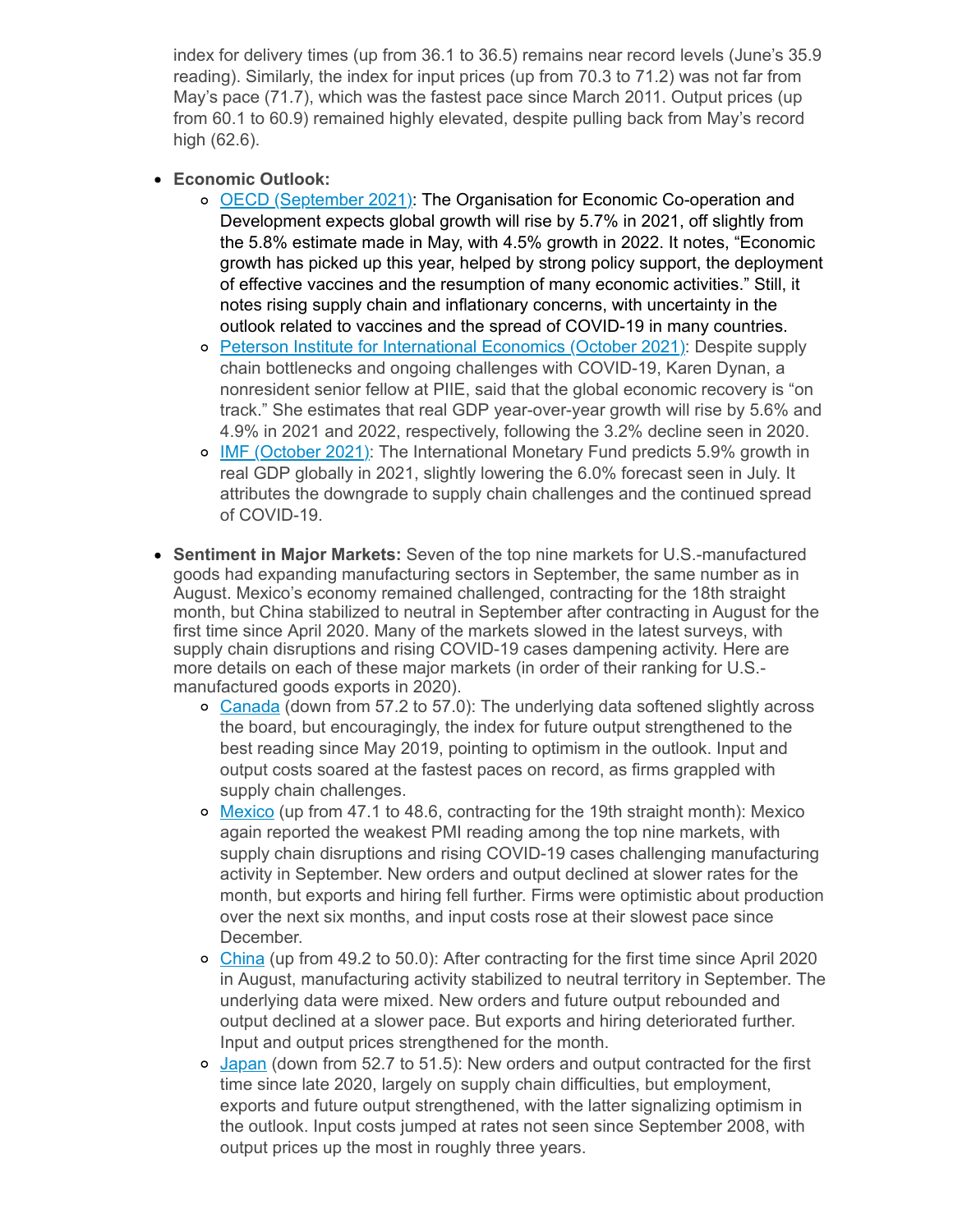- o United [Kingdom](https://click.email.nam.org/?qs=4e0f3de25eeb317a4700361708a92d5aa1de703a1aff2eb8b344550f167bc34184e53a73451c407bc238c3814b688025632c52cba12ae32a) (down from 60.3 to 57.1, a seven-month low): The release states, "Supply chain delays, slower new order growth and rising material and labour shortages all constrained the UK manufacturing sector in September." The data were lower across the board, including exports, which contracted for the first time since January. Input prices pulled back from record highs for the third consecutive month but remained very elevated. Encouragingly, respondents remained positive in their outlook.
- o South [Korea](https://click.email.nam.org/?qs=4e0f3de25eeb317a2815556698ec4869d0c53eb036c45be59e6d8e05e71f670376d88d5208d9d74d7a0156f2c45e0f18f8cf0753bd41b28b) (up from 51.2 to 52.4): Output rebounded in September after contracting for the first time in 12 months in August on "supply chain disruption and material shortages," with new orders, exports and hiring improving as well. Input prices eased somewhat for the month but remained elevated. At the same time, the index for future output declined to an 11-month low but remained positive.
- o [Netherlands](https://click.email.nam.org/?qs=4e0f3de25eeb317afc569584e4169bd5761a9dc3df06a6c2af5c071356e3689864068cf53f90434e07bc8af142291abc9c5301db0e30baea) (down from 65.8 to 62.0, a seven-month low): The Netherlands had the highest PMI among the top nine markets for U.S.-manufactured goods, even as it continued to pull back from May's record reading (69.4). The underlying data were lower across the board, albeit with still decent growth rates and the outlook still bright. Output prices strengthened and input prices eased. Cost pressures remained not far from record paces.
- $\circ$  [Brazil](https://click.email.nam.org/?qs=4e0f3de25eeb317ae58fec1f69d025668ed2afc9036a56b3f3ffc2d37d74a4e3765e7dba9f0a5db0bc3838474334137676272053d5bcd9d1) (up from 53.6 to 54.4): New orders, output and employment improved, but exports deteriorated further. The index for future output eased slightly but continued to signal a very optimistic outlook. Input and output prices decelerated but remained very elevated. Finished goods inventories in September pulled back from August's record pace.

# **Regional and National Trends:** Here are some other economic trends worth noting.

- China: Industrial [production](https://click.email.nam.org/?qs=4e0f3de25eeb317aed54977336145b54edfd02621993195c761104b4ce41eadd2375f94b064325bf0623ce53237d0ea070a475d83bd0360b) decelerated in August, increasing by 5.3% yearover-year, down from 6.4% in July and the slowest year-over-year pace since July 2020. These data are consistent with other measures, which show activity softening on energy, supply chain and delta variant concerns. **Fixed-asset** investment (down from 10.3% [year-over-year](https://click.email.nam.org/?qs=4e0f3de25eeb317a5cae781277a9228191a20f6ced31fa9dc7d4bfaeb0445500f4a3fb8296b9c196f5fe22dce0610b48f002e4fa66a860a1) to 8.9%) and retail [sales](https://click.email.nam.org/?qs=4e0f3de25eeb317afba2084532ce387c3e97f4e3a0e62d7e180b64b33002866c04c33e0f489d3e14f628dd9811fb30a1671bf35dbca3e962) (down from 8.5% year-over-year to 2.5%) also slowed in August, with the consumer figure signaling a significant slowdown in purchases for the month. New data on GDP and these three measures of economic activity for September will be released on Oct. 18.
- Europe: Industrial [production](https://click.email.nam.org/?qs=4e0f3de25eeb317a546f36bab7b588e3e59a48682d2c7efe9c9ff6a234902fa4a0f362b49ddd99c6f246878ada43b41ee01de9f1248aae4b) fell 1.6% in the Eurozone in August, pulling back after rising in June and July, with declines in all major categories except for energy. More positively, industrial production has jumped 5.1% over the past 12 months. [Industrial](https://click.email.nam.org/?qs=4e0f3de25eeb317a62a83a3dcdf64c3a967d2955e25d11150e99c87f1da11d8461ce5bb7970141bfe8a62a2d80500e688565a530bbfa5060) producer prices rose 1.1% in August, with 13.4% growth year-over-year, mirroring cost pressures seen globally. Meanwhile, retail [sales](https://click.email.nam.org/?qs=b55c1f8fc9bba4d4b0c08ef5118dc1ec141fdc0c11c171bc113df4b0c895ee9be642073534ab4a0bde699f6ee53af36b33d70caee790649e) rose 0.3% in August, rebounding from 2.6% decrease seen in July, which was due to renewed COVID-19 concerns. The increase in retail sales came primarily from non-food items, except for gasoline. Retail spending has risen 1.1% yearover-year. The *[unemployment](https://click.email.nam.org/?qs=b55c1f8fc9bba4d4d8661af827c46b0a228e43d6aff4a827c806f52962845acc0bbfda4a54c86be26284397e40db5d33fd08eae651b8ee30) rate* decreased to 7.5% in August, the lowest since May 2020.
- o United Kingdom: Industrial production in Great Britain increased 0.6% in August, with manufacturing output up 0.5% for the month. Transportation equipment output rose 3.9% in August, helping to buoy the headline number, but remains significantly challenged (down 24.2% post-pandemic). Meanwhile, retail [sales](https://click.email.nam.org/?qs=b55c1f8fc9bba4d4cb1130e23b6647741c93d80e1b004832207d05b188be0b24e8489c0bdae3d5b2a6c8e3c6f22cf698e92dbbfb3ee4a1cf) fell 0.9% in August, declining for the fourth straight month, largely due to rising COVID-19 cases. Nonetheless, retail spending has risen 4.6% since February 2020.
- Canada: [Manufacturing](https://click.email.nam.org/?qs=b55c1f8fc9bba4d4468aedee84c6073bfcf9fb7f878ed0df9e0d3ab2eac477184e93e07b07d3fa91feff363ba530e11cbbd672fe18033f78) sales fell 1.5% in July after rising by 3.6% in June, led by reduced activity in aerospace products and parts, petroleum and coal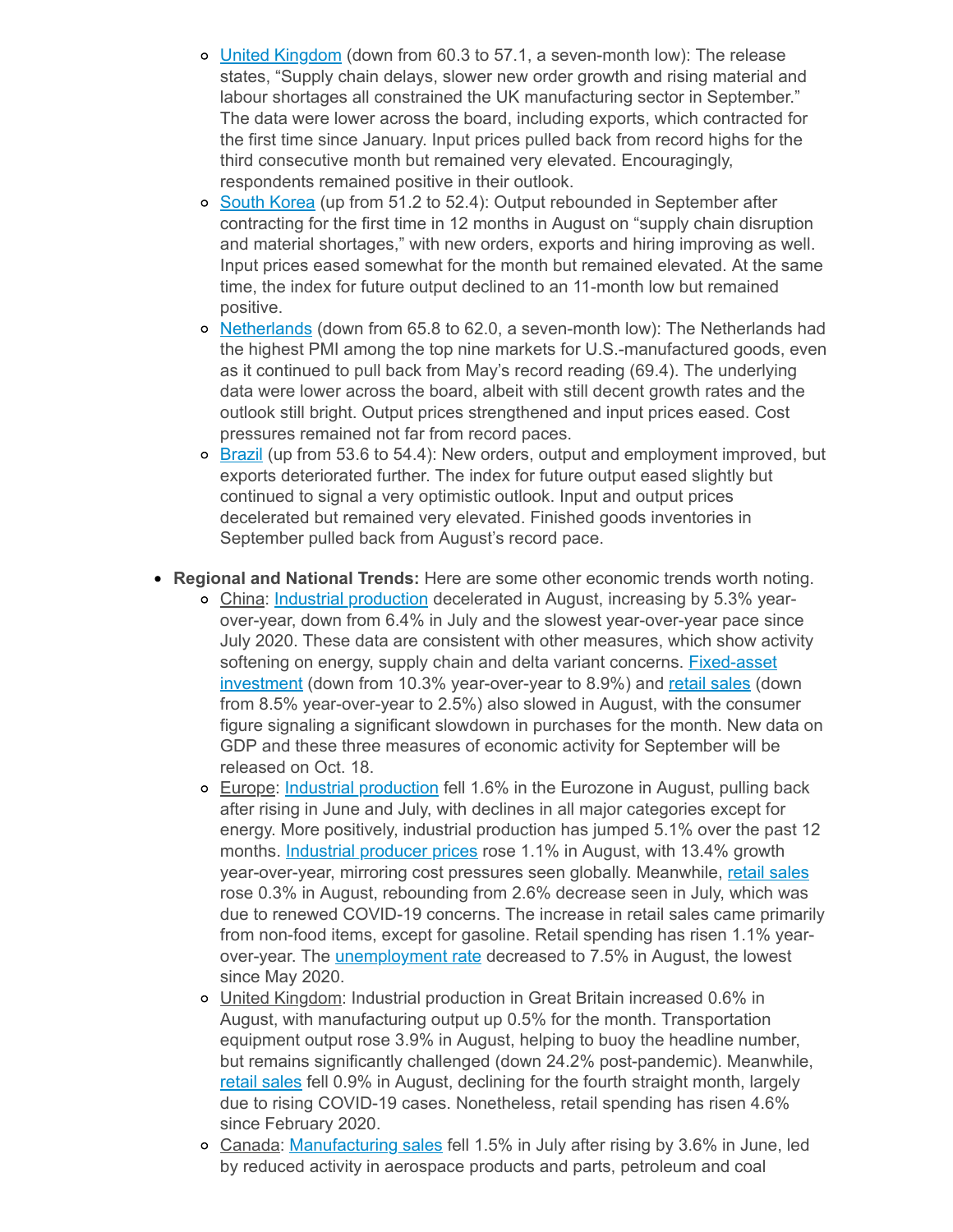products and wood products that offset better automotive orders. Since February 2020, new orders for manufactured goods have risen 4.8%. August data will be released on Oct. 14. Meanwhile, retail [sales](https://click.email.nam.org/?qs=b55c1f8fc9bba4d4c265732943d78cf2f7701768c017a4f70a3d9a8219409b369753ebdaec78bcb33d3a3b0b4ca5be7492aa68c98c37754f) decreased 0.6% in July, falling for the third time in the past four months, with COVID-19 concerns dampening consumer spending. The **[unemployment](https://click.email.nam.org/?qs=b55c1f8fc9bba4d4d10086c2650b823c04f3634d97a3bdfc76b74926dea93d420821bc796a8f630a53edfd78866e043d45dde7d6f1a8f680) rate dropped from 7.1%** in August to 6.9% in September, a [post-pandemic](https://click.email.nam.org/?qs=b55c1f8fc9bba4d4325a467796422b85027b3f2c68ca722354f50ca999165810274efaa254cde9f1a3c325e09b26c96017e3fe78f2abf267) low. The number of manufacturing workers rose by 22,100 in September, but with employment in the sector down 13,100 year-over-year.

- o Mexico: Industrial [production](https://click.email.nam.org/?qs=b55c1f8fc9bba4d492b67f17275aa20da296276ecc907466b0287c3f9ca599d485f1d7fdff1febf1ab8e014c98f2490dd326b7362a95100e) grew 0.4% in real terms in August, slowing from 1.1% in July. Construction and manufacturing output increased 1.9% and 0.2% for the month, respectively, but there were notable drags from energy and water distribution and from mining. On a year-over-year basis, industrial production increased 5.2% in real terms, with manufacturing production up 6.1% since August 2020. [Note: The link is in Spanish.]
- o Japan: Industrial [production](https://click.email.nam.org/?qs=b55c1f8fc9bba4d4e16d00993ab037b61fb384d8b461d97da1a3a6e687f9b6a1c25208ab42ea62ef9349d18e042d88c1dbb1548dc6f7922a) declined 3.2% in August, extending the 1.5% decrease seen in July, largely due to supply chain issues and rising delta variant cases in Japan. On a year-over-year basis, industrial production has soared 9.3%, keeping in mind the weaker [comparison](https://click.email.nam.org/?qs=b55c1f8fc9bba4d42e958d4f230b80a332ef553d96fae70ce75ce837a3c88f55a07510d4869255331b193a854eed99aa3edc7f143720b1f6) data in 2020. Meanwhile, retail sales fell 4.1% in August, pulling back sharply after solid gains in both June and July. Retail spending has declined 3.2% since August 2020. [Note: The retail sales link is in Japanese.]
- o Emerging Markets: After contracting for the first time since June 2020, the IHS Markit Emerging Market Index rebounded from 49.6 in August to 50.8 in September. New orders, exports and output recovered in the latest survey, with the index for future output rising to a three-month high. Nonetheless, employment declined at a faster rate. Input and output prices strengthened. [Note: There is no link for this release.]
- **Trade-Weighted U.S. Dollar Index:** Since June 7, the U.S. dollar has [risen](https://click.email.nam.org/?qs=bcdf478ca9f190b199ed25df9c35a89c09eb234e5eba72ad59c139d68e004cdc619b107d4d1cba025a1dfe4aa5428da49ddde9ebcd8a0398) 3.8% against a broad-based index of currencies for goods and services, according to the Federal Reserve. These data reverse, to some extent, the depreciation in the dollar seen since last spring, with the U.S. dollar down 7.7% on Oct. 8 relative to April 24, 2020. The index reflects currency rates per U.S. dollar, suggesting the dollar can purchase less today than it could at this time last year, but more than it could on June 7. Over a longer time frame, the trade-weighted dollar index has risen 23.4% since July 1, 2014.
- **International Trade:** The U.S. trade [deficit](https://click.email.nam.org/?qs=6dc4e6e834061bbe092c25f500398215f2f2e53c753f2dfaebd2144e0eecffd5092c6bdb63cd47d0f21b3a821eb8d2409da6731bf92535cf) rose from \$70.30 billion in July to a record \$73.25 billion in August, edging out the previous high recorded in June (\$73.23 billion). The increase in goods imports (from \$236.41 billion to \$239.11 billion—the second highest on record) was enough to offset the gain in goods exports (from \$148.59 billion to a record \$149.69 billion). Growth in goods exports (up 13.83%) have outpaced the increase in goods imports (up 10.56%) year to date, but since the end of 2019, goods exports and imports have increased 9.50% and 16.13%, respectively. Meanwhile, the service-sector trade surplus dropped from \$17.52 billion in July to \$16.16 billion in August, the lowest since December 2011.

As a result, the U.S. trade deficit has averaged \$69.76 billion year to date in 2021, up from averages of \$48.03 billion and \$56.39 billion for the entire calendar years of 2019 and 2020, respectively.

In August, the increase in goods exports was led by strength in industrial supplies and materials (up \$3.54 billion) and consumer goods (up \$295 million), which was enough to offset the declines seen in automotive vehicles and parts (down \$980 million), non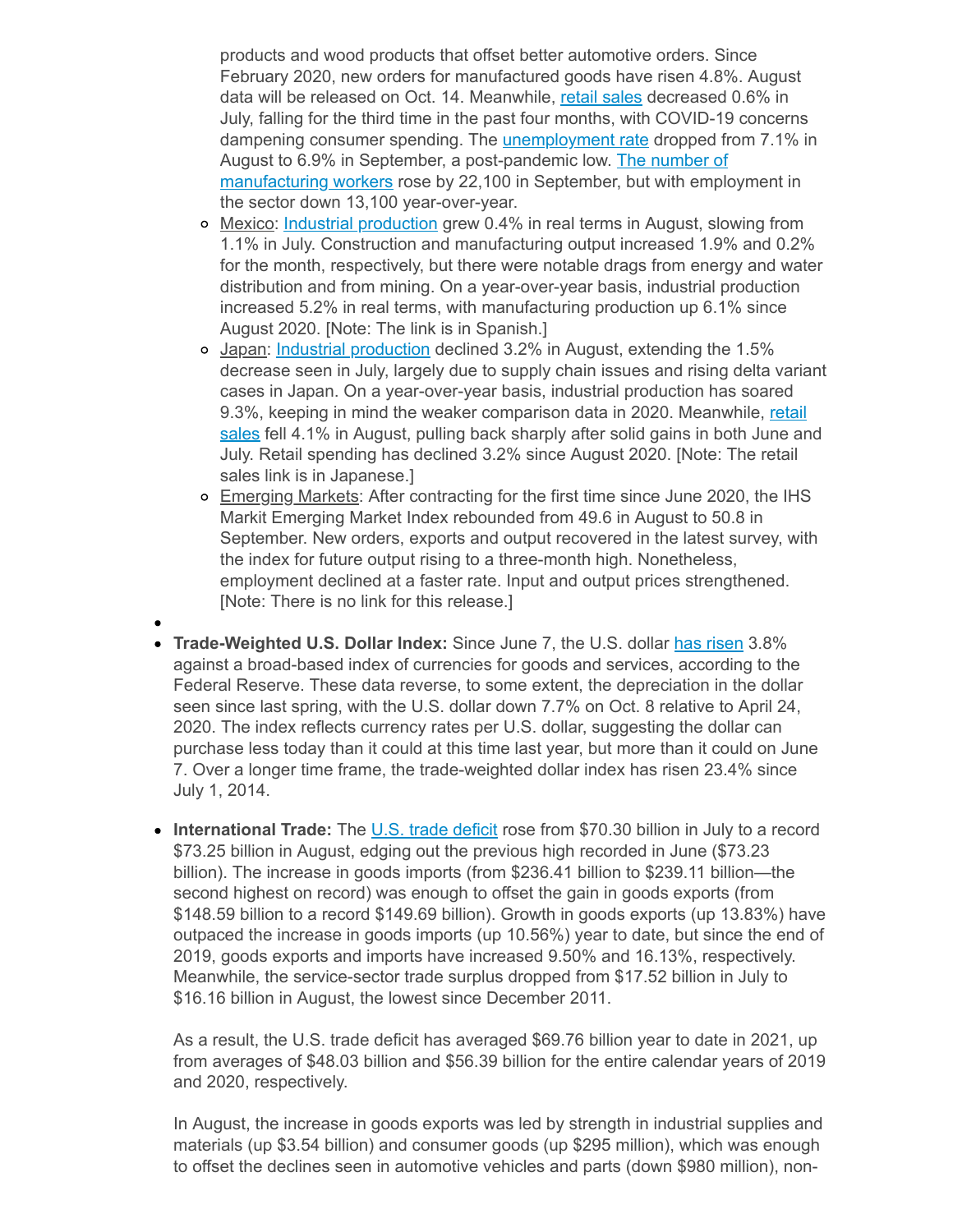automotive capital goods (down \$829 million) and foods, feeds and beverages (down \$640 million). At the same time, goods imports were buoyed by sizable increases in consumer goods (up \$2.98 billion) and industrial supplies and materials (up \$1.81 billion), with automotive vehicles and parts imports (down \$1.55 billion) down significantly for the month.

According to the latest non-seasonally adjusted data, U.S.-manufactured goods exports totaled \$739.29 billion through the first eight months in 2021, soaring 19.28% from \$619.81 billion year to date in 2020).

#### International Trade Policy Trends

- *Ambassador Tai signals U.S. trade policy approach to China, including new limited Section 301 exclusion process and initial trade conversations with Chinese counterpart.* On Oct. 4, U.S. Trade Representative Katherine Tai provided the first public signals of the Biden administration's trade strategy toward China, broadly signaling in formal [remarks](https://click.email.nam.org/?qs=6dc4e6e834061bbe6692cbd7a0700563d8772fa964a0232fb344ea099b600796cb8a2731964744fe3633016f3c085db28e83e1fbbc3dbc11) the need for a "new, holistic and pragmatic" approach to the U.S.–China relationship to strengthen U.S. competitiveness as well as close engagement with allies to "shape the rules for fair trade" and address concerns with China.
	- Ambassador Tai's speech provided the first signals on the direction the administration will take on trade with China, though it was limited in terms of specific next steps. Ambassador Tai stressed USTR's openness to direct engagement with her Chinese counterparts, but also reiterated U.S. concerns with respect to Chinese economic policies, its commitment to a full range of new and existing enforcement tools and the administration's continued focus on a worker-centric trade policy and domestic investments to compete with China.
	- Ambassador Tai stressed plans to engage directly with her Chinese counterpart, Vice Premier Liu He, on its adherence to purchasing and other commitments made under the January 2020 U.S.–China "Phase One" agreement, as well as additional concerns with China's "state-led and non-market trade policies." An initial [conversation](https://click.email.nam.org/?qs=6dc4e6e834061bbe3f663e671bcaaadf2260ebf8379784e515e0f233ad58f9adf62dd5f1437e4a43df560ac2aa87fbe84b370ea06c08dfa5) between Ambassador Tai and Vice Premier Liu took place on Oct. 8, with the call framed at a high level and as the first of further discussions to come.
	- Ambassador Tai also stressed plans to launch a "targeted" process to allow businesses to apply for exclusions from U.S.-imposed Section 301 tariffs, while also stressing that this process would preserve the broader Section 301 tariff structure as a part of the "existing enforcement structure." On Oct. 5, USTR [launched](https://click.email.nam.org/?qs=6dc4e6e834061bbea8b689d06771b195dae7de9a8aa5923be29465966c423d5585092d21bcb98f6f5bfaefe65cc05cebc667a2857d076eea) that process, which was narrowly limited to about 550 exclusions that had been previously granted, extended and then allowed to expire.
- In an Oct. 4 [statement,](https://click.email.nam.org/?qs=6dc4e6e834061bbee79c06d9976afc745bf8bf92eb50e68278ac3c7f302a71456542115974eb8dc6ae3144379f8273af0c5f6b101b68951b) NAM President and CEO Jay Timmons stressed that manufacturers share the Biden administration's view "that we need a new, holistic and pragmatic approach to our relationship with China" as well as clear steps necessary to hold China accountable for not only unmet commitments under the Phase One agreement, but also other problematic trade behaviors that continue to harm manufacturers and workers. In an Oct. 11 Wall Street [Journal](https://click.email.nam.org/?qs=6dc4e6e834061bbe76bf4ff70ba0cf5ad2a07be691f1e23767bbe031c73c438051d5fd5ab87dbce1283d8da912067eac4db0abb197e809fb) article, NAM Vice President of International Economic Affairs Ken Monahan added that "[m]anufacturers would like to see more opportunities to seek tariff relief and not just for those expired and extended exclusions." These priorities lay at the heart of direct letters that Timmons sent in March to [President](https://click.email.nam.org/?qs=6dc4e6e834061bbe1a1233348717e7f15094e38f8508b8adc7af1fc544be2da1d3ae393927ba1c88ecfdfedfd89fc450129c69a922957fa2) Biden and in August to six senior administration officials, which call for a [comprehensive](https://click.email.nam.org/?qs=6dc4e6e834061bbeb825b43d182b75d729318834b185daac59fa4b866ae48bbb9d6216582eb5b93e3fb8548c6cfd185544eb7f0fd18b9429) national China strategy and specific actions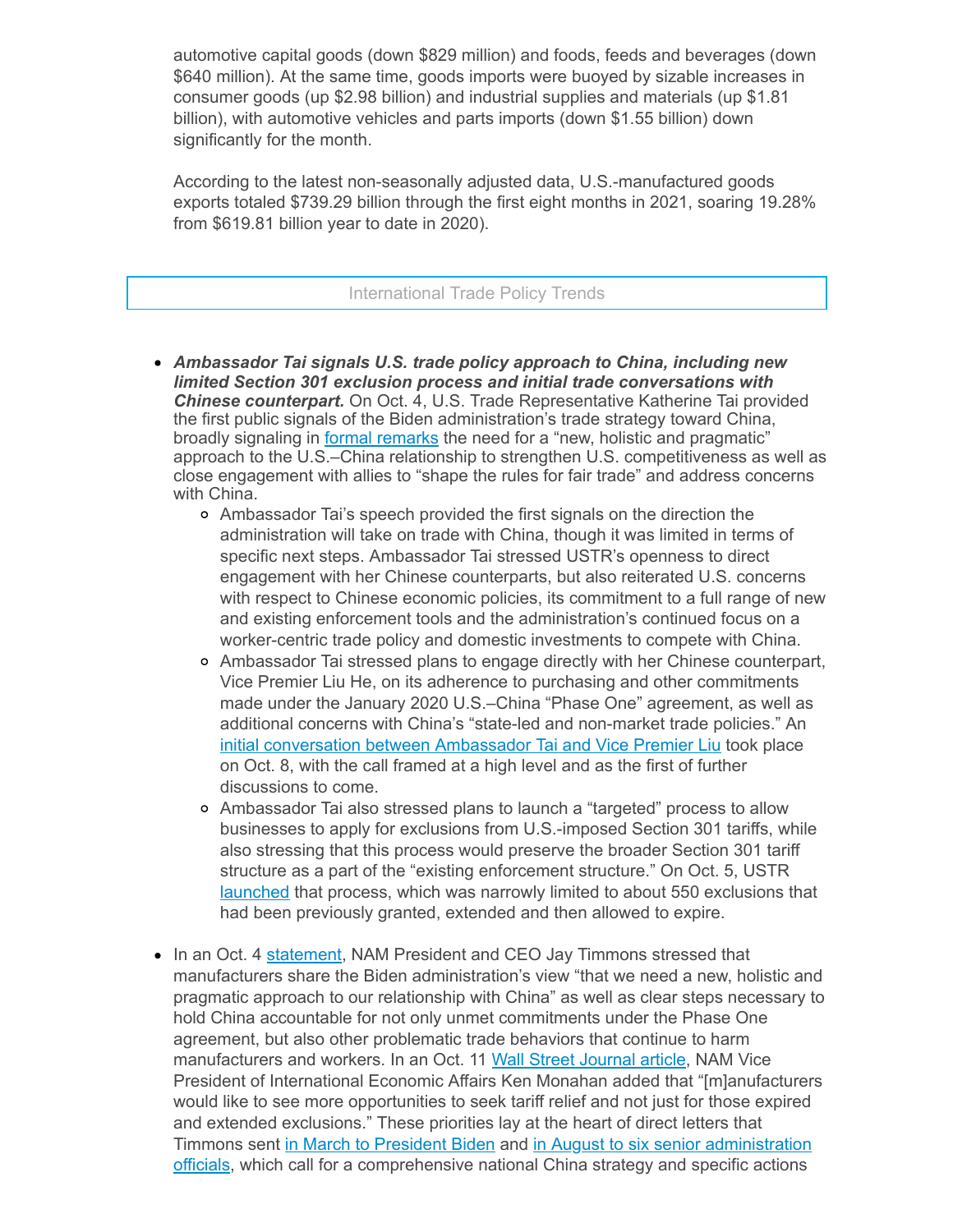on trade.

#### [Learn](mailto:rong@nam.org?subject=China) more.

- *NAM CEO urges U.S. leadership in global COVID-19 fight through effective trade initiatives, not pushing for an intellectual property waiver.* NAM President and CEO Jay Timmons elevated manufacturers' calls for effective trade solutions to tackle COVID-19 on Sept. 17 with a [letter](https://click.email.nam.org/?qs=6dc4e6e834061bbef9dc3e7e06abe85fb817fbf7f465a3ef60baf89d2d3822c1432e5aef5475d34f83a9ef2d323da25caa1d46215c9984e1) to six White House and Cabinet-level officials, including U.S. Trade Representative Katherine Tai.
	- In the letter, Timmons urged the administration to work with like-minded countries to advance initiatives that harness the power of trade to support the COVID-19 response.
	- The letter specifically highlights WTO-related proposals such as the Trade in Health Initiative, the "zero-for-zero initiative," and stronger regulatory cooperation to facilitate trade in critical COVID-19 products by curbing export restrictions, eliminating or reducing key tariffs, improving transportation, logistics and customs measures and boosting transparency among WTO member states.
	- The letter also reiterates ongoing manufacturing concerns with respect to a proposal by India and South Africa at the WTO to temporarily waive all intellectual property for a broad range of products used to fight COVID-19, a divisive proposal that would not solve critical manufacturing and supply chain challenges, but instead undermine American innovation, future pandemic response and U.S. technology leadership against global competitors such as China.

The NAM, through public messaging like press [statements](https://click.email.nam.org/?qs=6dc4e6e834061bbec4f2d1fe92dcf36536f7a1dec01cb56739ddc4ff08b13a7ae3ee57b76972e96a537b669f3cee7c372f96ecc54a075b3f) and other public messaging (such as [here](https://click.email.nam.org/?qs=f56bc47de2d2de34a0542c85da31dcaae75653801f196ff8e94ea456a23a423ec417cb7de0fb59abc0017ea7d0cf3847ad29b4cab6976182), here and [here\)](https://click.email.nam.org/?qs=6dc4e6e834061bbec4f2d1fe92dcf36536f7a1dec01cb56739ddc4ff08b13a7ae3ee57b76972e96a537b669f3cee7c372f96ecc54a075b3f), [cross-association](https://click.email.nam.org/?qs=f56bc47de2d2de34818e8dbab1cba181c0fe7656e04984f40b6cc06580e219a5c6c8593b51537baa0ded1cc9f495c4d9eaa7b6409e95a2f3) letters, direct advocacy with senior U.S. officials and expanded partnerships with global manufacturing associations, continues to raise concerns with this TRIPS waiver approach and its impact on manufacturing and push toward effective, constructive solutions and ways for the United States to lead on the global COVID-19 response efforts.

# [Learn](mailto:kmonahan@nam.org;rong@nam.org;msierra@nam.org?subject=WTO-TRIPS) more.

- *NAM shares manufacturing priorities for U.S.–EU Trade and Technology Council with Biden administration.* On Sept. 23, the NAM sent a [letter](https://click.email.nam.org/?qs=f56bc47de2d2de342f8a66ccf402efb49a9e11204e2d99e5f34da4e4447a4252e331d77a35218a46faf721ddb0b91657e0c3df35f64432dd) to key officials at the Department of Commerce and USTR that stressing manufacturing priorities for the U.S.–EU Trade and Technology Council ahead of the inaugural meeting that took place on Sept. 29 in Pittsburgh, Pennsylvania. Manufacturing priorities outlined in the NAM's letter include:
	- Achieving greater coordination on export controls and investment screening policies between the U.S. and the EU;
	- o Strengthening U.S.–EU cooperation on technology standards while focusing on simplifying procedures and considering new and efficient technologies;
	- Aligning U.S.–EU customs and other procedures to facilitate trade;
	- o Identifying barriers to commercializing green technologies and products;
	- Guaranteeing information and communications technology security and competitiveness by prioritizing collaboration and commitments on 5G and 6G deployment and adoption;
	- Ensuring the effective and efficient use of data and information, including by upgrading the U.S.–EU Privacy Shield framework; and
	- Address global trade challenges, including by building a common approach to WTO modernization.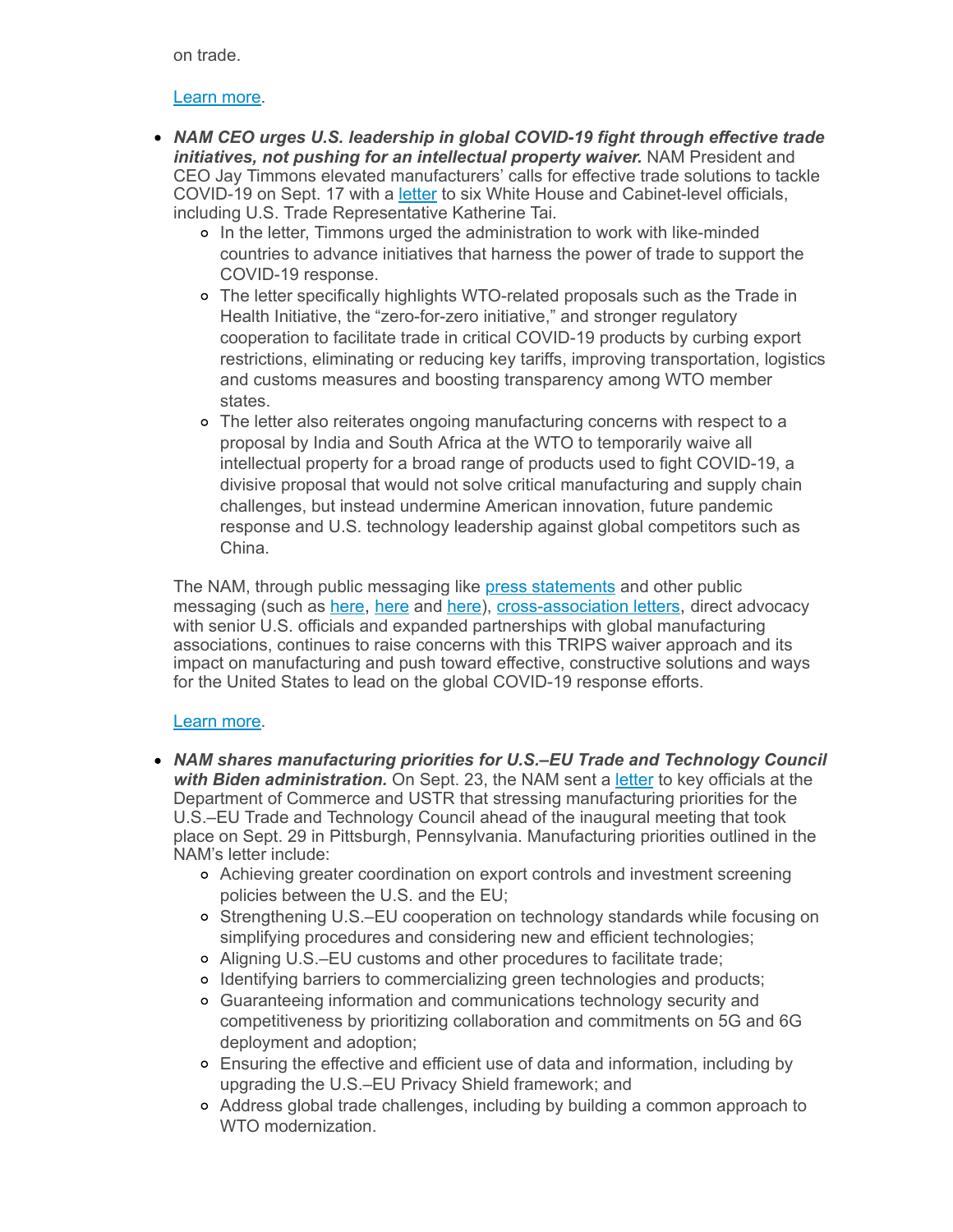After the first meeting of the U.S.–EU Trade and Technology Council, a U.S.–EU joint statement was issued as well as a White [House](https://click.email.nam.org/?qs=f56bc47de2d2de342fb7e3cc00eef19c933bf6663d5267b933c51c66d22895774b08ee509016fe5f3b283082bbd649ad8894cdba172f7dc5) fact sheet. As [background,](https://click.email.nam.org/?qs=f56bc47de2d2de347b4494b6cba92f2c44c9de6443fdb19f55a155ef6696e9fdaf2ea6e8bbf2e4d70d262d96152849eeb8ced514acd15e25) on June 15, during the U.S.–EU Summit in Brussels, President Joe Biden and European [Commission](https://click.email.nam.org/?qs=f56bc47de2d2de3495c04a33cbc3fe226f5e644867cf159913d66703eef5d139c7c423b22dce7a5f1f1598af44ae85f6d5a7f46f329a1398) President Ursula von der Leyen launched the U.S.–EU Trade and Technology Council to coordinate trade, economic and technology issues.

#### [Learn](mailto:msierra@nam.org?subject=U.S.-EU%20Trade%20and%20Technology%20Council) more.

- *NAM urges Biden administration to work with allies on digital trade rules in the* Asia-Pacific. On Sept. 10, the NAM joined 17 other associations in a joint [letter](https://click.email.nam.org/?qs=f56bc47de2d2de34f04ac5a13d64a8fe32b48763ad8865e1d48e75e3fb874e9b2109f9be7bca08fb3dd95118d03eb7cb45c4d0b183ff88f8) to Ambassador Tai that calls on the Biden administration to drive the development of digital trade rules in the Indo-Pacific to benefit manufacturers and workers in the United States through inclusive trade, market opportunities and efforts to address discriminatory trade restrictions. In the letter, the associations:
	- Stress U.S. leadership in the development and deployment of digital technologies that support a significant portion of U.S. exports, jobs and economic growth, as well as the spread of ambitious global rules on digital trade through engagements such as the United States–Mexico–Canada Agreement and the U.S.–Japan Digital Trade Agreement;
	- Highlight growing restrictions on digital trade in the region, including data localization requirements, digital protectionism and other policy trends that are negatively impacting manufacturers in the United States; and
	- Encourage the United States to build on regional engagement to play a more active role in the establishment of global norms on digital trade and to develop inclusive digital trade rules with trusted partners in the Indo-Pacific.

# [Learn](mailto:msierra@nam.org;rong@nam.org?subject=Asia-Pacific%20Digital%20Trade) more.

- *President Biden lays out U.S. global priorities in first United Nations speech, hosts COVID-19 summit.* In his first speech at the United [Nations](https://click.email.nam.org/?qs=f56bc47de2d2de341fe28fb73faadeb4978e147fc5a13ce726d2ae3df40123dfabc248559d13c2a5df8a1eea0658c8a17d3c1c69defa776d) as president on Sept. 21, President Biden laid out his vision for how the United States intends to work with partners and allies to tackle critical challenges related to COVID-19, climate change and human rights.
	- In his remarks, President Biden stressed that the United States is "back at the table in international forums" such as the World Health Organization.
	- On trade issues, President Biden stated that the United States would "pursue new rules of global trade and economic growth" to level the playing field among countries, to protect "basic labor rights, environmental safeguards, and intellectual property" and to share the "benefits of globalization" broadly throughout societies.

Additionally, on Sept. 22 President Biden hosted a Global COVID-19 Summit with world leaders, which highlighted by a White House [announcement](https://click.email.nam.org/?qs=f56bc47de2d2de347f16007a191123985bea64b95a4a56ba19f4c8bf9e02561f4932b65b38da76d372e683442c696699228260882f751a87) to buy and donate an additional 500 million doses of U.S.-manufactured COVID-19 vaccines and a new U.S.–EU [partnership](https://click.email.nam.org/?qs=f04af75c6d124763a050fcb1df7fc388867d93891aad0d4aa24ee5d02fbc2da10f4b1752fcd0a931db4ce1ca708f6e2762159a7241c8bc32) designed to expand access to vaccines, as well as the U.N. Food Systems Summit that included policy [commitments](https://click.email.nam.org/?qs=f04af75c6d124763695773097a877d312074fb6569ad17072b5e88790e99079d4aec05133fdb2f2b2adb21a7f19e219d966694727af1e0cb) by the United [States](https://click.email.nam.org/?qs=f04af75c6d1247635e0c43dc4154dac35bb3f64e0c98cbd9f115881ece99fbd864a740b8c97ebc8cbfd532dd54d36034225f1038b2efc761) and other countries.

#### [Learn](mailto:rong@nam.org?subject=UNGA%20and%20Multilateral%20Organizations) more.

*President Biden, Indian Prime Minister Modi, Australian Prime Minister Morrison and Japanese Prime Minister Suga hold first in-person "Quad" summit.* On Sept. 24, President Biden, along with Indian Prime Minister Narendra Modi, Australian Prime Minister Scott Morrison and Japanese Prime Minister Suga Yoshihide, hosted the first in-person leader-level meeting of the Quadrilateral Security Dialogue (known as the "Quad"). The leaders announced outcomes (see fact [sheet](https://click.email.nam.org/?qs=f04af75c6d124763b6235dfc951d651f41dc2053a693c2fff47d847e56a7a79b121b6b4cef92f79c90930927f2bbde0694d51c67de113359) and joint [statement\)](https://click.email.nam.org/?qs=f04af75c6d124763e67ff5a89a543d99792d9c914f34f5959e230f37f9385aa5e8a52911138f72906e62dd90aa7970326d6113d50fd90d74) that have implications for a range of U.S. manufacturers, even given the broader focus on regional security and cooperation: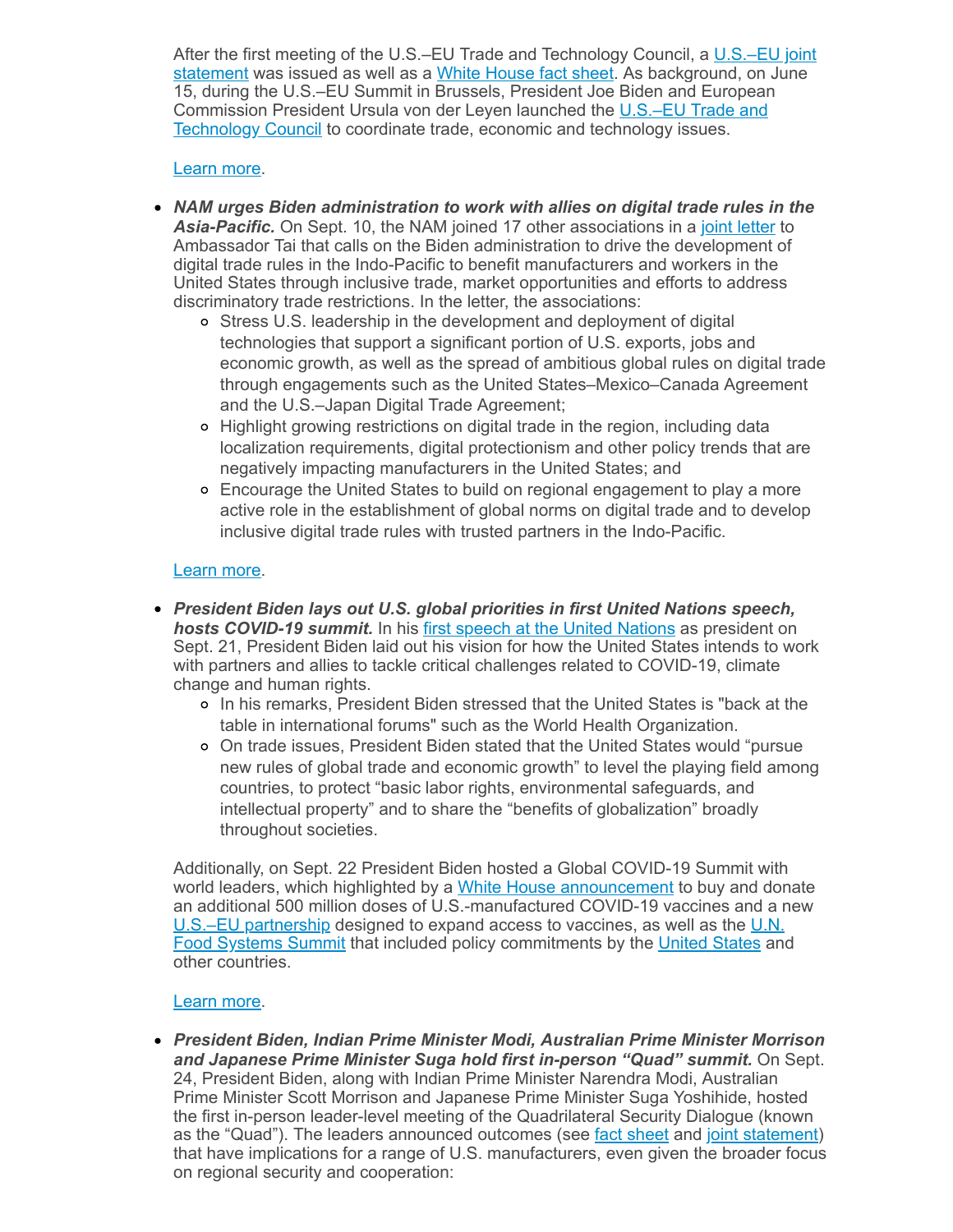- The four leaders reaffirmed their existing partnership to expand manufacturing and the distribution of vaccines for use in Southeast Asia and the Pacific, with an affirmation from India to resume exports of COVID-19 vaccines beginning in October 2021.
- The four countries unveiled a new statement of principles related to technology design, development, governance and use, and also launched a new initiative on semiconductor supply chains, new contact groups on artificial intelligence and a government-industry dialogue on 5G deployment and adoption.
- The leaders also agreed to launch a series of new initiatives on issues such as infrastructure, green shipping, cybersecurity, clean hydrogen, space cooperation and climate resilience.

#### [Learn](mailto:rong@nam.org?subject=Quad) more.

- *The NAM encourages the Senate to consider and confirm Export-Import Bank board of directors nominees.* Over the past several months, the White House has nominated three candidates for the chair, vice chair and a director position on the Ex-Im Bank board of directors.
	- o On Sept. 20, the NAM sent a [letter](https://click.email.nam.org/?qs=f04af75c6d124763bd438473e454805ebc3232d7ffecc548e0d1061149acd7e1c82a797b1cb58fa0a54981be243ebb7c49735a8f309294aa) to Senate Banking Chairman Sherrod Brown and Ranking Member Pat Toomey, conveying manufacturers' support for the Ex-Im Bank board of directors nominees and encouraging the committee to swiftly consider and favorably report these candidates as soon as possible.
	- The letter explains that permanent leadership will allow the bank to implement and carry out policies mandated by Congress to increase U.S. competitiveness abroad and, in turn, bolster support for workers and communities here at home.
	- o On Sept. 30, the Senate Banking Committee held a [hearing](https://click.email.nam.org/?qs=f04af75c6d124763d93f45a2b2cf0711e4db0753dc7a67eb57ada4d214de24d8eaba78d1274b04f72ce8c4e32df6a8041660168f283e3c29) on two of the three pending nominees, Judith Pryor (to be first vice president), and Owen Edward Herrnstadt (to be a member of the board of directors).

#### [Learn](mailto:aaafedt@nam.org?subject=Ex-Im%20Bank) more.

- *NAM continues to lead advocacy efforts for the passage of the Miscellaneous Tariff Bill.* While the Senate passed bipartisan MTB legislation within the United States Innovation and Competition Act in June, the House still must act. House Ways and Means Committee Democrats and Republicans have introduced two different versions of legislation to reauthorize the MTB.
	- o The [bipartisan-supported](https://click.email.nam.org/?qs=f04af75c6d124763a6418f99f2b9e98bec997f913984632ca61281ff7a68c1fd26587a8b170d4a28eb29d04e8c05fae80035eb20693d16a7) Senate version and the House [Republican](https://click.email.nam.org/?qs=f04af75c6d124763318035b377e231f7767764cf522bba40b02371312d25e624fc4bcdba76bac9bab8622c715b46054bf44d4bb919de7055) legislation approves certain MTB petitions recommended by the International Trade Commission for the current cycle, provides 120 days of retroactivity, and extends the American Manufacturing and Competitiveness Act for two additional MTB cycles beginning in 2022 and 2025.
	- o The House [Democratic](https://click.email.nam.org/?qs=f04af75c6d1247632d456d201253abcd3d6dbf4cafe05236ffcd3397bee9fd0b4ca9446628e8d3e3e539369314bcfe3398b83d2e74d9bcd0) legislation includes the provisions listed above, but also makes changes to the AMCA process, including a change that that aims to exclude finished products from future MTB cycles.

The NAM continues to advocate for congressional passage of a comprehensive MTB as soon as possible this year. In doing so, manufacturers are underscoring the direct impact of the tariffs that would be removed under the MTB on U.S. manufacturing operations, American workers and their communities.

#### [Learn](mailto:aaafedt@nam.org?subject=Miscellaneous%20Tariff%20Bill) more.

Take Action